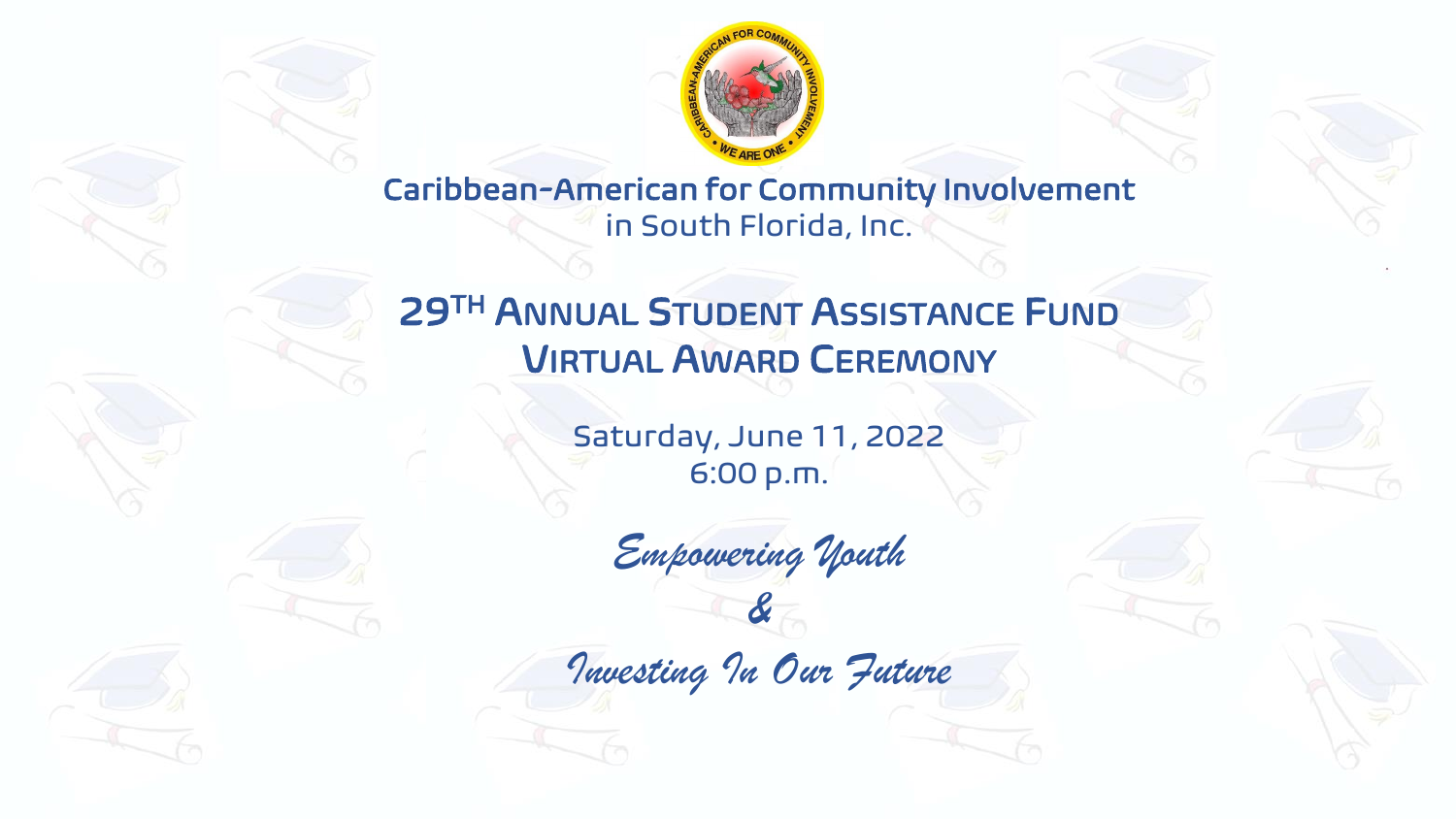

#### 29TH ANNUAL STUDENT ASSISTANCE FUND VIRTUAL AWARD CEREMONY

SAF AWARD RECIPIENTS

Elizabeth Wilson *Cassie's Castle / Simms Family Award*

> Naomi Francisco *Amanayea Abraham Award*

Kate Deviney *Audrey C. Martin Award*

Wole Senat *Vivian & Adrienne Ferrin Memorial Scholarship Fund "The Alan and Arlene Olinsky Award"*

> JUNIOR CITIZEN AWARD RECIPIENT Kate Deviney

#### STUDENT ASSISTANCE FUND COMMITTEE

Nadine White-Boyd, Esq., Co-Chair Junette Powell, Co-Chair Doreen Baker Lavern Blackwood Leonie Escoffery Doreen Grayson Alpha McDonald Marva Wilks

♦ CAFCI's Mission Statement

*To maintain and sustain the quality of life for the community, consistent with the culture and tradition of our diverse ancestral heritage.*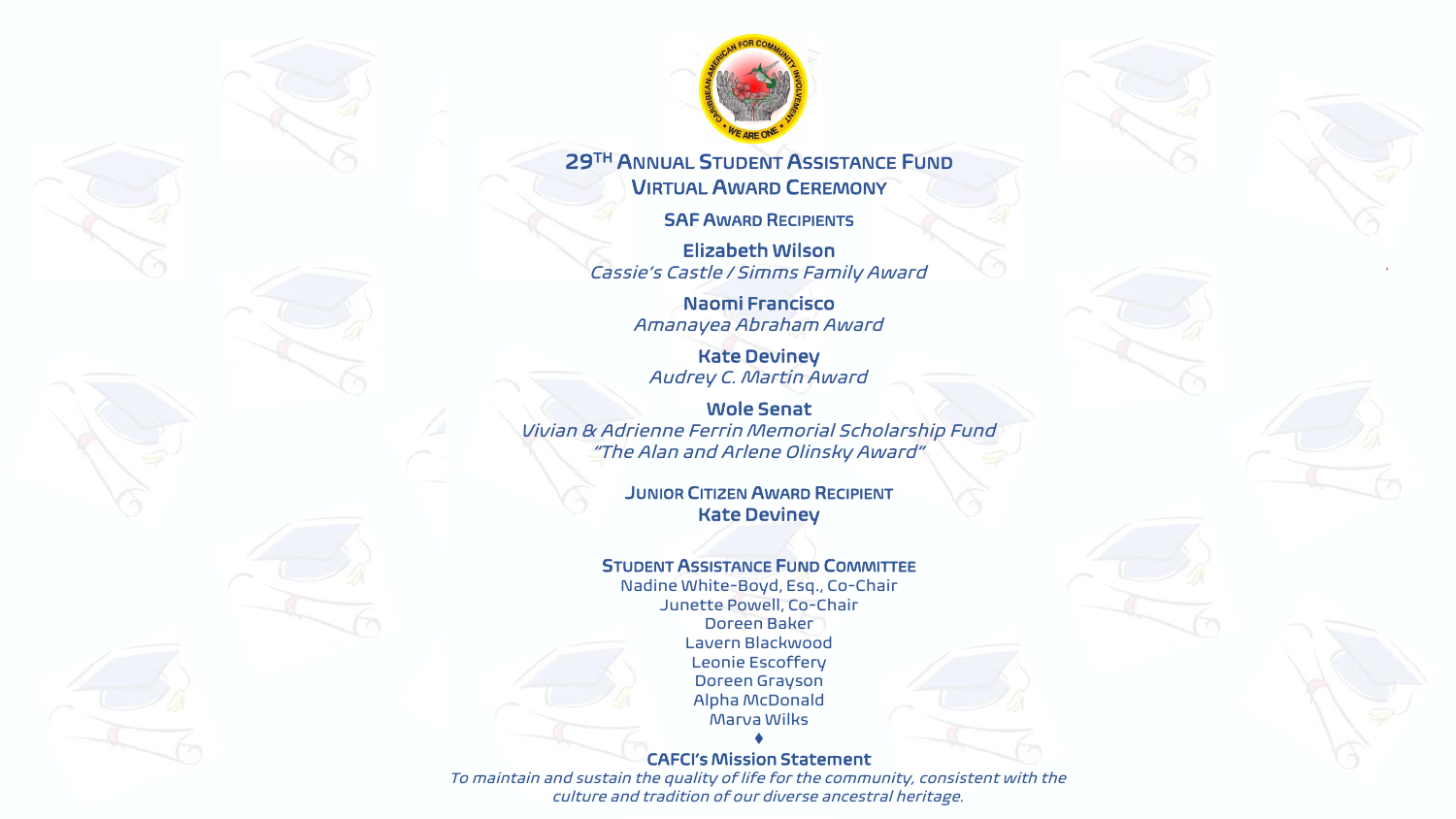

29th ANNUAL STUDENT ASSISTANCE FUND VIRTUAL AWARD CEREMONY

*Empowering Youth & Investing In Our Future* PROGRAM

| Mayor, Village of RPB |
|-----------------------|

Greetings from the School Board of Palm Beach County……………………………………………Marcia Andrews

Video Presentation of Award Recipients Congratulation Messages from past recipients Dedication song by Samara Lewis Message from Past recipients Highlight of recipients and sponsor

*School Board -District 6*

| Introduction of Guest Speaker |
|-------------------------------|
|                               |
| Expression of Thanks          |

Introduction of Guest Speaker………………………………………………………………………………………Nadine White-Boyd Guest Speaker…………………………………………………………………………………………………………………Hon. Bradley Harper Expression of Thanks ……………………………………………………………………………………………..........Lavern Blackwood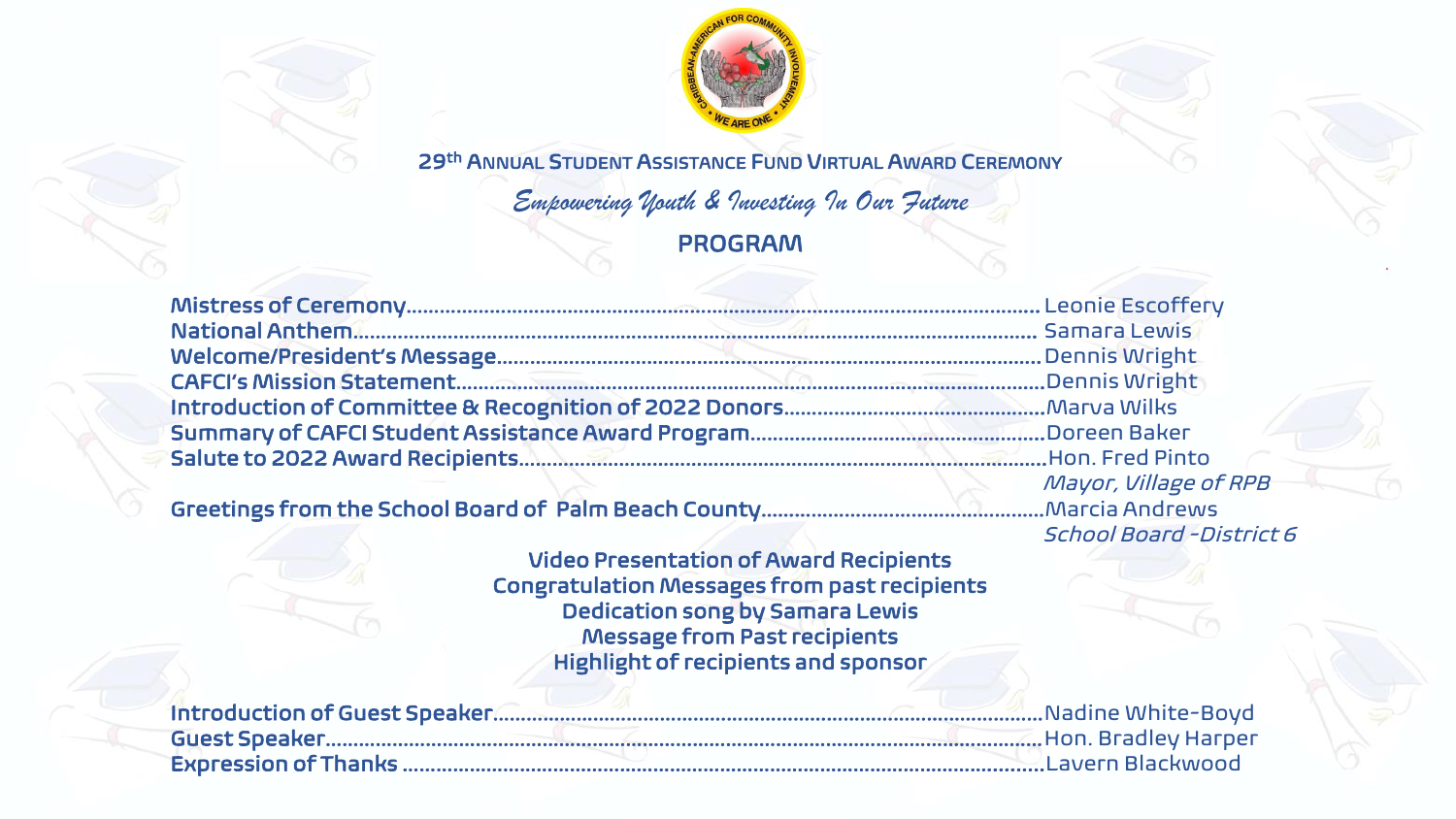# 2022 CAFCI Student Assistance **A W A R D R E C I P I E N T S**



# KATE DEVINEY

A graduate of Alexander W. Dreyfoos School of the Arts as an AP Scholar with Distinction Award.

Plays the violin, performed with the Dreyfoos Philharmonic and Palm Beach County All-County Orchestra. A member of the National Honor Society, National English Honor Society, National Spanish Honor Society, and the National History Honor Society.

Serves on the Teen Advisory Council, Prime Time Palm Beach County Youth After School Program, and Future Leaders.

Accepted at Florida State University Major: Political Science; Minor: Spanish



#### NAOMI FRANCISCO

A graduate of Suncoast Community High School as an AP Scholar.

A member of the Varsity Girls Weightlifting, National Honor Society, and the Black Student Union. Also, a member of EmpowHer Leadership Academy for Girls, as well as Delta GEMS (Growing & Empowering Myself Successfully) sponsored by Delta Sigma Theta Sorority, Inc.

Accepted at the University of South Florida. Major: Marketing



## WOLE SENAT

A graduate of Village Academy.

Participated in basketball, cross country, bound for college, and suits for seniors.

Recipient of awards such as the Omega Psi Phi achievement week award, the black history month essay award and being selected to partake in Scholastic Achievement Foundation of Palm Beach County.

Accepted at Florida State University Major: Computer Engineering.

# ELIZABETH WILSON

Graduate of Seminole Ridge Community High School.

A member of the National Honor Society, Mu Alpha Theta, and the Science Honor Society.

Recipient of an AICE Diploma and the National African American Recognition Program Scholar award. Earned a Biotechnician Assistant Credentialing Exam (BACE) Certification.

Accepted at the University of Florida Major: Nursing

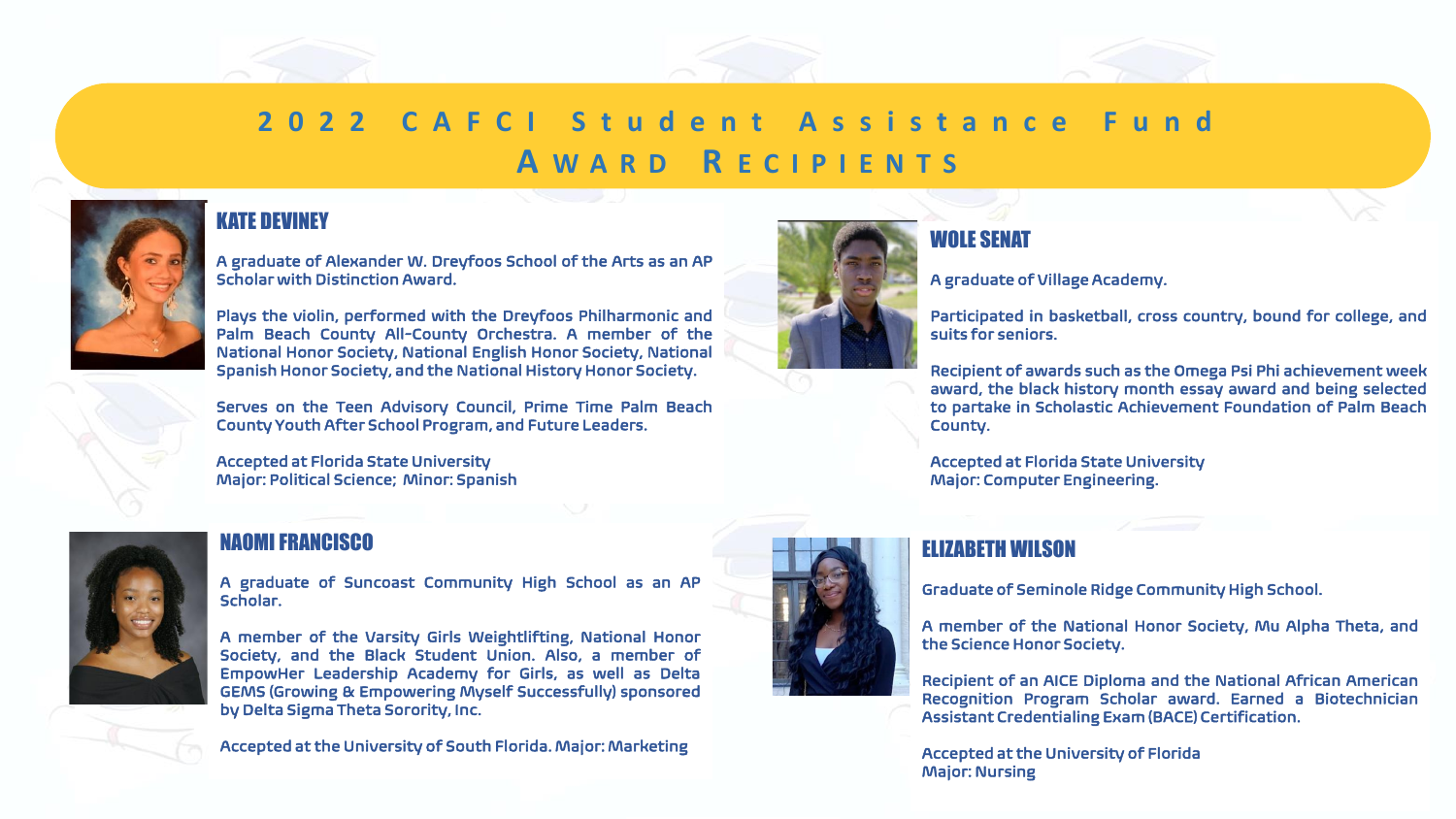

# ABOUT CAFCI

CAFCI is committed to volunteerism and social activities. The organization's annual affairs continue to provide the opportunity for members to serve and help with the social, educational and health needs of the community. This year CAFCI celebrates 33 years as an active and vibrant organization. Thanks to the continued dedication and commitment of its members, 100% of whom volunteer their time to the organization.

This year, CAFCI celebrates its 29th year of providing student assistance. The evening highlights the 2022 Student Assistance Awards Presentation. This event is made possible due to members' and supporters' contribution to CAFCI's and the Student Assistance Fund's fundraising events. Grants and donations from many "champions for education" also help to make this evening possible.

Thanks to the CAFCI Student Assistance Committee for orchestrating this very important segment of the organization.

Mission: To maintain and sustain the quality of life for the community, consistent with the culture and tradition of our diverse ancestral heritage.

#### CELEBRATING 33 YEARS OF...

- ➢ Cultural Diversity
- ➢ Volunteerism
- ➢ Health Awareness
- ➢ Community Outreach
- ➢ Youth Development Educational Assistance

#### UPCOMING CAFCI EVENTS

- ➢ Member Appreciation Night August 13, 2022 at 7:00 p.m.
- ➢ International Games Night October 8, 2022 at 7:00 p.m.
- ➢ Annual Friendship Ball September 17, 2022 at 7:00 p.m., Marriot Hotel, West Palm Beach, FL

Phone: 561-790-4002 ♦ Website: www.cafcipbc.org ♦ cafci@bellsouth.net